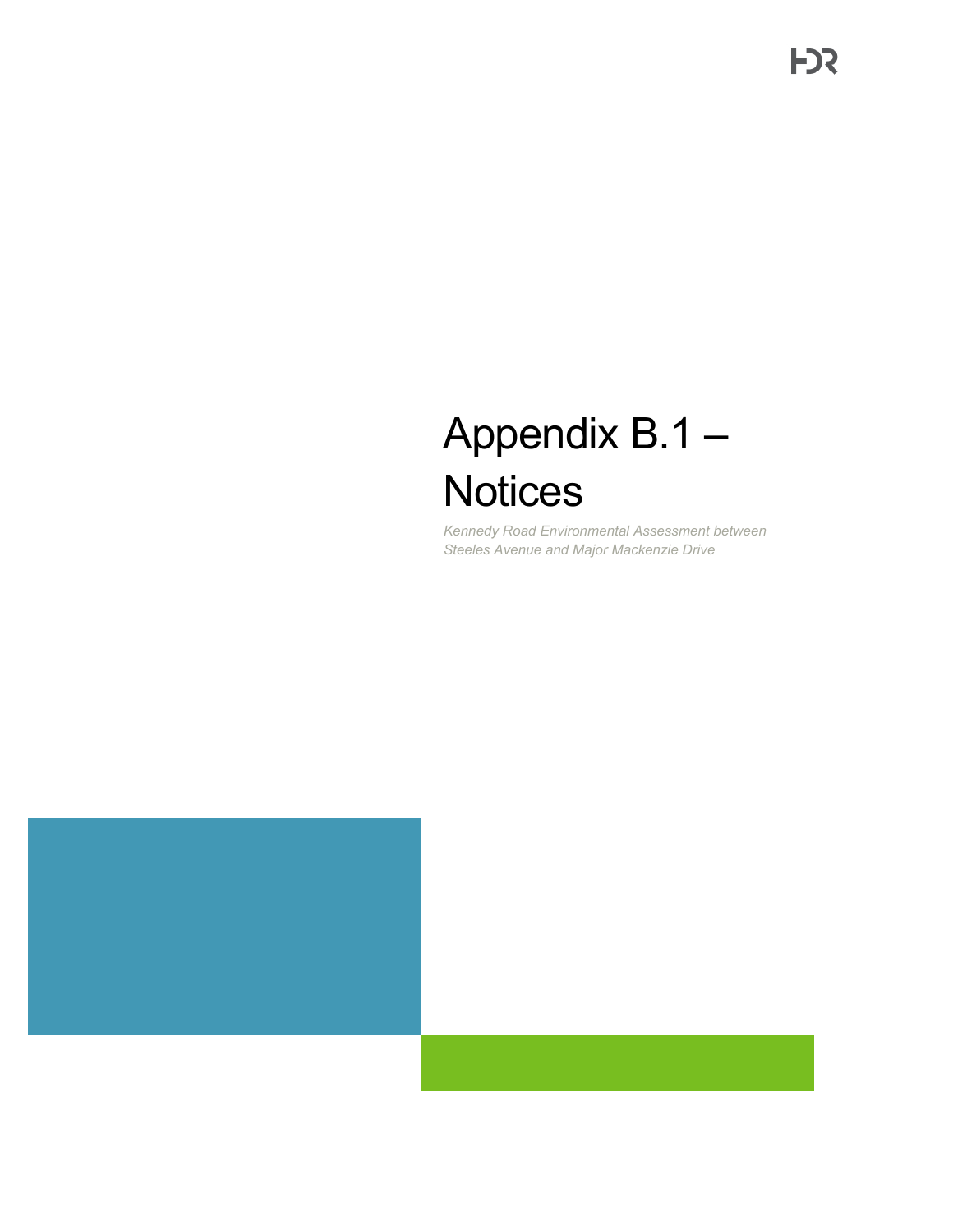## The Regional Municipality of York **NOTICE OF COMMENCEMENT**  *Municipal Class Environmental Assessment Study of*

**Kennedy Road** 

### **Steeles Avenue to Major Mackenzie Drive in the City of Markham**

The Regional Municipality of York is undertaking a Schedule 'C' Municipal Class Environmental Assessment (EA) Study to review the current and future transportation needs on Kennedy Road between Steeles Avenue and Major Mackenzie Drive in the City of Markham.

Through the EA study, York Region will review traffic operations and the need for transportation system and infrastructure improvements on Kennedy Road.

Public consultation is an important part of the EA study. York Region welcomes resident and stakeholder feedback throughout the study and will also seek community members to form a stakeholder group. This group will meet at key milestones and provide feedback. Information about open houses and other community events will be published in this newspaper and posted on **york.ca/ea** and York Region's Facebook and Twitter channels. An accessible version of this notice is available upon request. This notice was issued on May 18, 2017.

#### **To submit a comment or question or to apply to be a stakeholder group member, please contact:**

Chris Lumsdon, Communications and Community Engagement Specialist The Regional Municipality of York 17250 Yonge Street, Newmarket, Ontario, L3Y 6Z1 Phone: 1-877-464-9675 ext. 75560 Fax: 905-836-4590 Email: [roads.ea@york.ca](mailto:roads.ea@york.ca)



**Wayne Emmerson**  *York Region Chairman and CEO* 





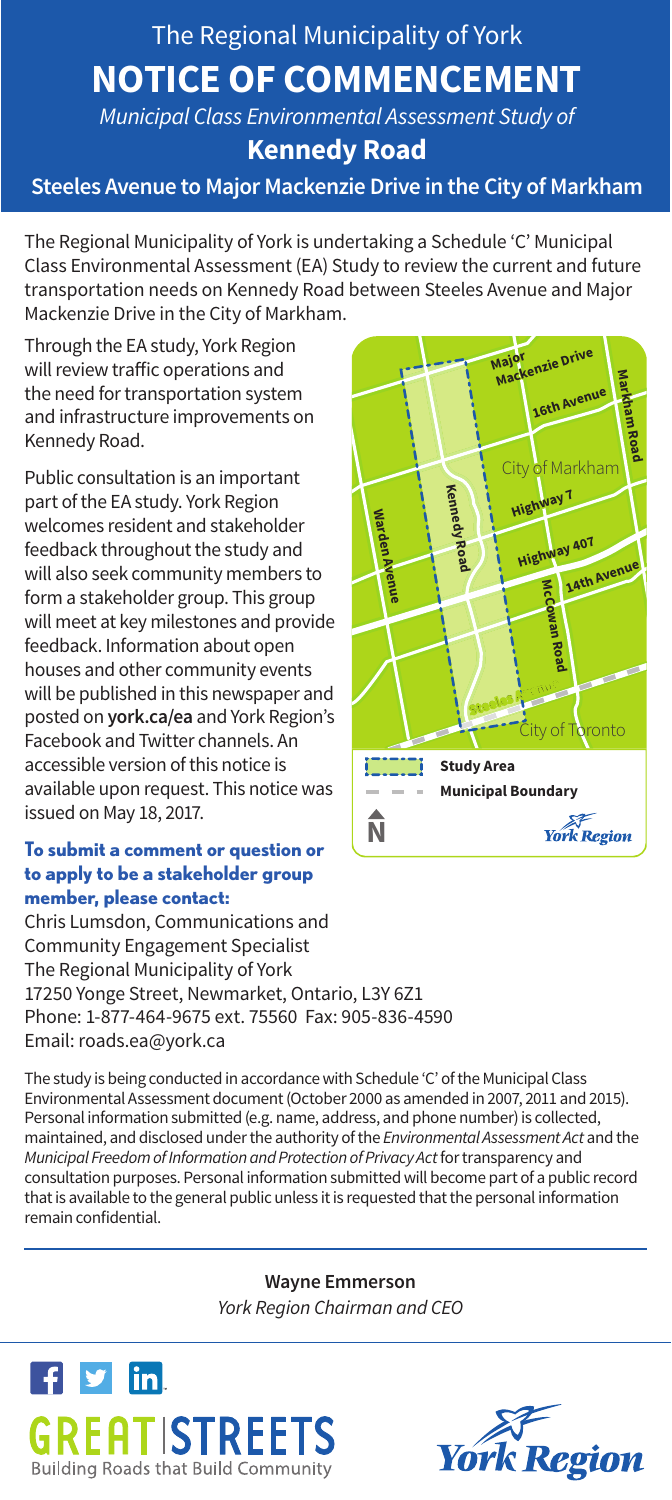### The Regional Municipality of York **NOTICE OF OPEN HOUSE**

*Municipal Class Environmental Assessment Study* 

### **Kennedy Road between Steeles Avenue and Major Mackenzie Drive in the City of Markham**

The Regional Municipality of York is undertaking a Schedule 'C' Municipal Class Environmental Assessment Study to review the current and future transportation needs of Kennedy Road between Steeles Avenue and Major Mackenzie Drive in the City of Markham.

You are invited to attend one of two open houses to meet the project team, learn about the study, discuss key issues and share your experiences.

**The open houses will be held on:** 

| <b>Data:</b> | Thursday Fahrismen 2010                       |
|--------------|-----------------------------------------------|
|              | City of Markham                               |
|              | 7600 Kennedy Road                             |
| Location:    | Milliken Mills Community Centre               |
| Time:        | Visit anytime between 6:30 p.m. and 8:30 p.m. |
| Date:        | Wednesday, February 21, 2018                  |
|              |                                               |

Date: Time: **Date: Thursday, February 22, 2018 Time:** Visit anytime between 6:30 p.m. and 8:30 p.m. **Location:** Angus Glen Community Centre 3990 Major Mackenzie Drive East City of Markham

For those unable to attend in person, the information presented will be published to our online open house webpage **york.ca/KennedyRoad** and on York Region's Facebook and Twitter channels. This notice was issued on February 8, 2018.



### **To submit a comment, question or for more information, please contact:**

Christine Morrison, Communications and Community Engagement Specialist The Regional Municipality of York 17250 Yonge Street, Newmarket, Ontario, L3Y 6Z1

Phone: 1-877-464-9675 ext. 75923 Fax: 905-836-4590 Email: [roads.ea@york.ca](mailto:roads.ea@york.ca) 

### **For more information on current and upcoming road improvement projects in the City of Markham, please visit york.ca/RoadConstructionSchedule**

An accessible version of this notice is available upon request.

This study is being conducted in accordance with Schedule 'C' of the *Municipal Class Environmental Assessment*  document (October 2000, as amended in 2007, 2011 and 2015). Personal information submitted (e.g., name, address and phone number) is collected, maintained and disclosed under the authority of the *Environmental Assessment Act* and the *Municipal Freedom of Information and Protection of Privacy Act* for transparency and consultation purposes. Personal information you submit will become part of a public record that is available to the general public, unless you request that your personal information remain confidential.

> **Wayne Emmerson**  *York Region Chairman and CEO*